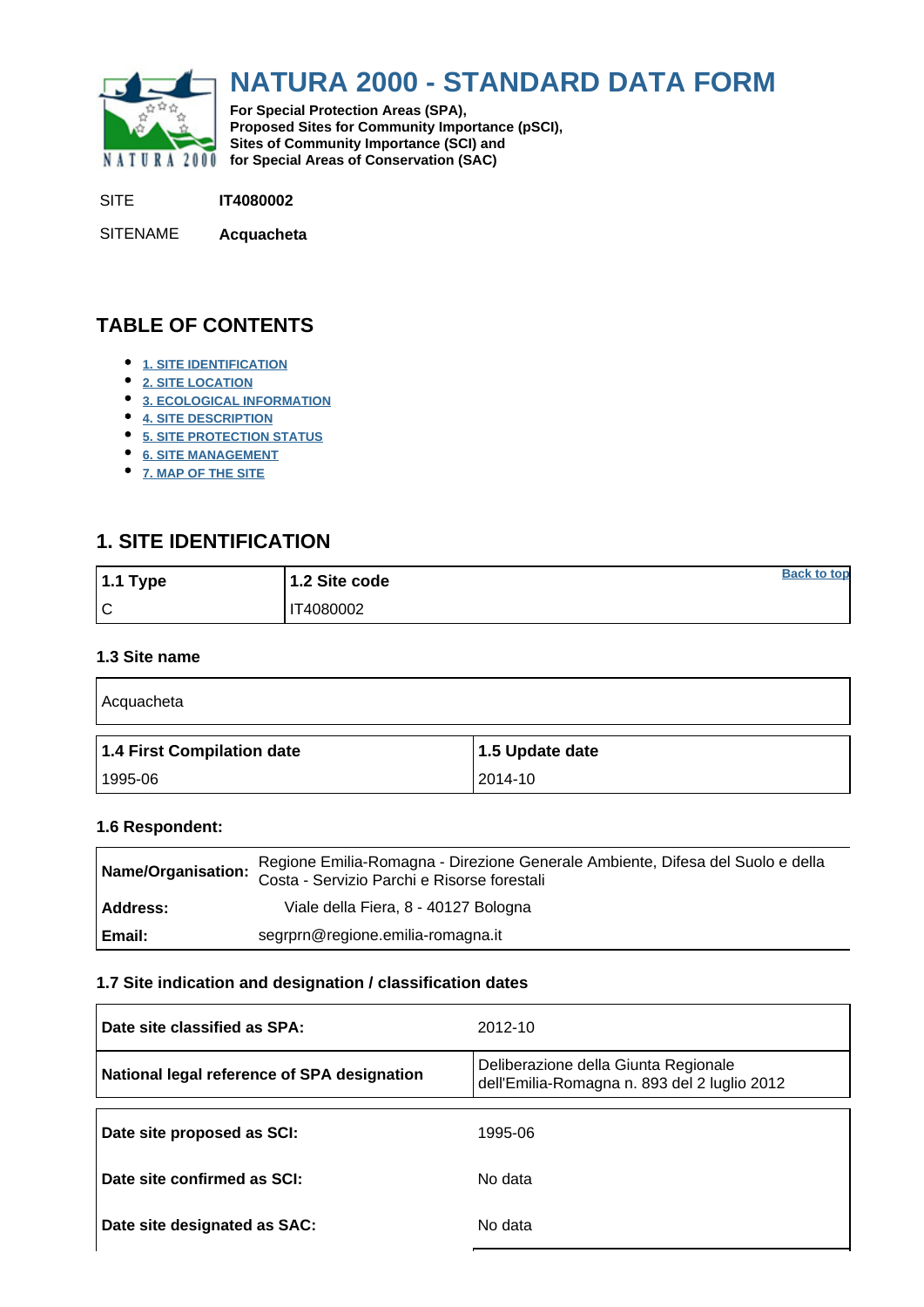### <span id="page-1-0"></span>**2. SITE LOCATION**

#### **2.1 Site-centre location [decimal degrees]:**

| Longitude<br>11.6955555555556 | Latitude<br>44.0219444444444 |
|-------------------------------|------------------------------|
| 2.2 Area [ha]:                | 2.3 Marine area [%]          |
| 1654.0                        | 0.0                          |
|                               |                              |

#### **2.4 Sitelength [km]:**

0.0

#### **2.5 Administrative region code and name**

| <b>NUTS level 2 code</b> | <b>Region Name</b> |
|--------------------------|--------------------|
| I ITD5                   | Emilia-Romagna     |

#### **2.6 Biogeographical Region(s)**

Continental (100.0

## <span id="page-1-1"></span>**3. ECOLOGICAL INFORMATION**

#### **3.1 Habitat types present on the site and assessment for them**

**[Back to top](#page-0-0)**

|                   | <b>Annex I Habitat types</b> |           |                      |                  |                        | <b>Site assessment</b> |                                   |                     |               |  |
|-------------------|------------------------------|-----------|----------------------|------------------|------------------------|------------------------|-----------------------------------|---------------------|---------------|--|
| Code              | <b>PF</b>                    | <b>NP</b> | <b>Cover</b><br>[ha] | Cave<br>[number] | <b>Data</b><br>quality | <b>A B C D</b>         | A B C                             |                     |               |  |
|                   |                              |           |                      |                  |                        | Representativity       | <b>Relative</b><br><b>Surface</b> | <b>Conservation</b> | <b>Global</b> |  |
| 3140H             |                              |           | 0.48                 |                  | G                      | B                      | $\mathsf{C}$                      | B                   | B             |  |
| 3240H             |                              |           | 1.93                 |                  | G                      | B                      | $\mathsf{C}$                      | B                   | B             |  |
| 5130B             |                              |           | 32.66                |                  | G                      | B                      | $\mathsf{C}$                      | $\overline{A}$      | Α             |  |
| 6110B             |                              |           | 0.01                 |                  | G                      | B                      | $\mathsf{C}$                      | B                   | B             |  |
| 6210 <sub>B</sub> | $\overline{\mathsf{X}}$      |           | 122.41               |                  | G                      | B                      | $\mathsf{C}$                      | A                   | A             |  |
| 6220H             |                              |           | 2.21                 |                  | G                      | B                      | $\mathsf{C}$                      | B                   | B             |  |

**[Back to top](#page-0-0)**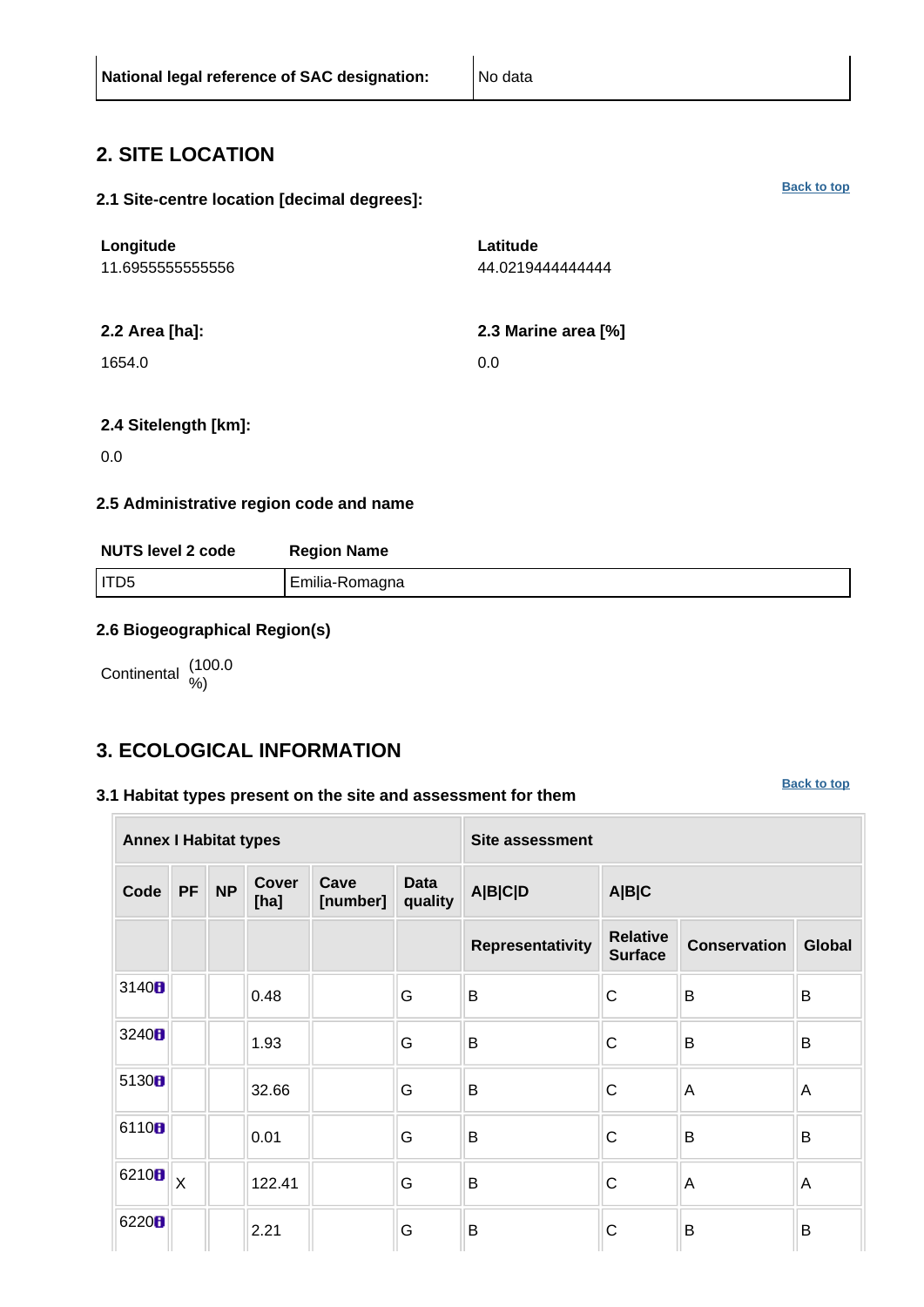| 6430 <sub>B</sub>    | 2.35   | G | $\mathsf C$  | $\mathsf C$ | $\mathsf{A}$   | B              |
|----------------------|--------|---|--------------|-------------|----------------|----------------|
| 65108                | 7.02   | G | $\sf B$      | $\mathbf C$ | $\mathsf{A}$   | B              |
| 7220B                | 0.65   | G | B            | B           | $\sf B$        | B              |
| 8230 <sub>B</sub>    | 0.78   | G | $\sf B$      | $\mathsf C$ | $\sf B$        | $\sf B$        |
| 9130B                | 106.01 | G | $\, {\bf B}$ | $\mathbf C$ | $\sf B$        | $\overline{A}$ |
| 9180B                | 18.76  | G | B            | $\mathsf C$ | $\overline{A}$ | $\mathsf{A}$   |
| 91E0<br>$\mathbf{B}$ | 13.07  | G | $\sf B$      | ${\bf C}$   | $\sf B$        | $\mathsf{A}$   |
| 9220 <sub>8</sub>    | 4.55   | G | $\mathsf{A}$ | $\mathsf C$ | $\overline{A}$ | $\mathsf{A}$   |
| 9260B                | 56.6   | G | $\mathsf{A}$ | $\mathsf C$ | $\mathsf{A}$   | $\mathsf{A}$   |
| 92A0<br>8            | 0.32   | G | $\sf B$      | $\mathsf C$ | $\sf B$        | $\sf B$        |

- **PF:** for the habitat types that can have a non-priority as well as a priority form (6210, 7130, 9430) enter "X" in the column PF to indicate the priority form.
- **NP:** in case that a habitat type no longer exists in the site enter: x (optional)
- **Cover:** decimal values can be entered
- **Caves:** for habitat types 8310, 8330 (caves) enter the number of caves if estimated surface is not available.
- **Data quality:** G = 'Good' (e.g. based on surveys); M = 'Moderate' (e.g. based on partial data with some extrapolation);  $P = 'Poor'$  (e.g. rough estimation)

#### **3.2 Species referred to in Article 4 of Directive 2009/147/EC and listed in Annex II of Directive 92/43/EEC and site evaluation for them**

|   | <b>Species</b> |                                     |   |           |   |             |            | <b>Population in the site</b> | Site assessment |           |              |             |              |              |         |       |  |  |
|---|----------------|-------------------------------------|---|-----------|---|-------------|------------|-------------------------------|-----------------|-----------|--------------|-------------|--------------|--------------|---------|-------|--|--|
| G | Code           | <b>Scientific</b><br><b>Name</b>    | S | <b>NP</b> | T | <b>Size</b> |            |                               |                 |           |              | <b>Unit</b> | Cat.         | D.qual.      | A B C D | A B C |  |  |
|   |                |                                     |   |           |   | <b>Min</b>  | <b>Max</b> |                               |                 |           | Pop.         | Con.        | Iso.         | G            |         |       |  |  |
| B | A229           | <b>Alcedo atthis</b>                |   |           | r |             |            |                               | P               | DD        | $\mathsf{C}$ | B           | C            | B            |         |       |  |  |
| P | 6302           | <b>Anacamptis</b><br>pyramidalis    |   |           | p |             |            |                               | P               | <b>DD</b> | $\mathsf{C}$ | B           | $\mathsf C$  | $\mathsf{C}$ |         |       |  |  |
| B | A256           | <b>Anthus trivialis</b>             |   |           | r |             |            |                               | P               | <b>DD</b> | $\mathsf{C}$ | A           | $\mathsf C$  | $\mathsf C$  |         |       |  |  |
| B | A226           | <b>Apus apus</b>                    |   |           | r |             |            |                               | P               | <b>DD</b> | $\mathsf{C}$ | A           | C            | $\mathsf C$  |         |       |  |  |
| B | A091           | <b>Aquila chrysaetos</b>            |   |           | p |             |            |                               | $\vee$          | <b>DD</b> | $\mathsf{C}$ | A           | C            | $\mathsf C$  |         |       |  |  |
| I | 1092           | <b>Austropotamobius</b><br>pallipes |   |           | p |             |            |                               | P               | DD        | $\mathsf{C}$ | Α           | $\mathsf{C}$ | A            |         |       |  |  |
| F | 1138           | <b>Barbus</b><br>meridionalis       |   |           | p |             |            |                               | $\mathsf{R}$    | <b>DD</b> | $\mathsf{C}$ | B           | $\mathsf{C}$ | B            |         |       |  |  |
| A | 5357           | <b>Bombina pachipus</b>             |   |           | p |             |            |                               | P               | <b>DD</b> | $\mathsf{C}$ | A           | C            | A            |         |       |  |  |
| M | 1352           | <b>Canis lupus</b>                  |   |           | p |             |            |                               | $\vee$          | DD        | $\mathsf{C}$ | Α           | $\mathsf C$  | $\mathsf A$  |         |       |  |  |
|   |                | <b>Caprimulgus</b>                  |   |           |   |             |            |                               |                 |           |              |             |              |              |         |       |  |  |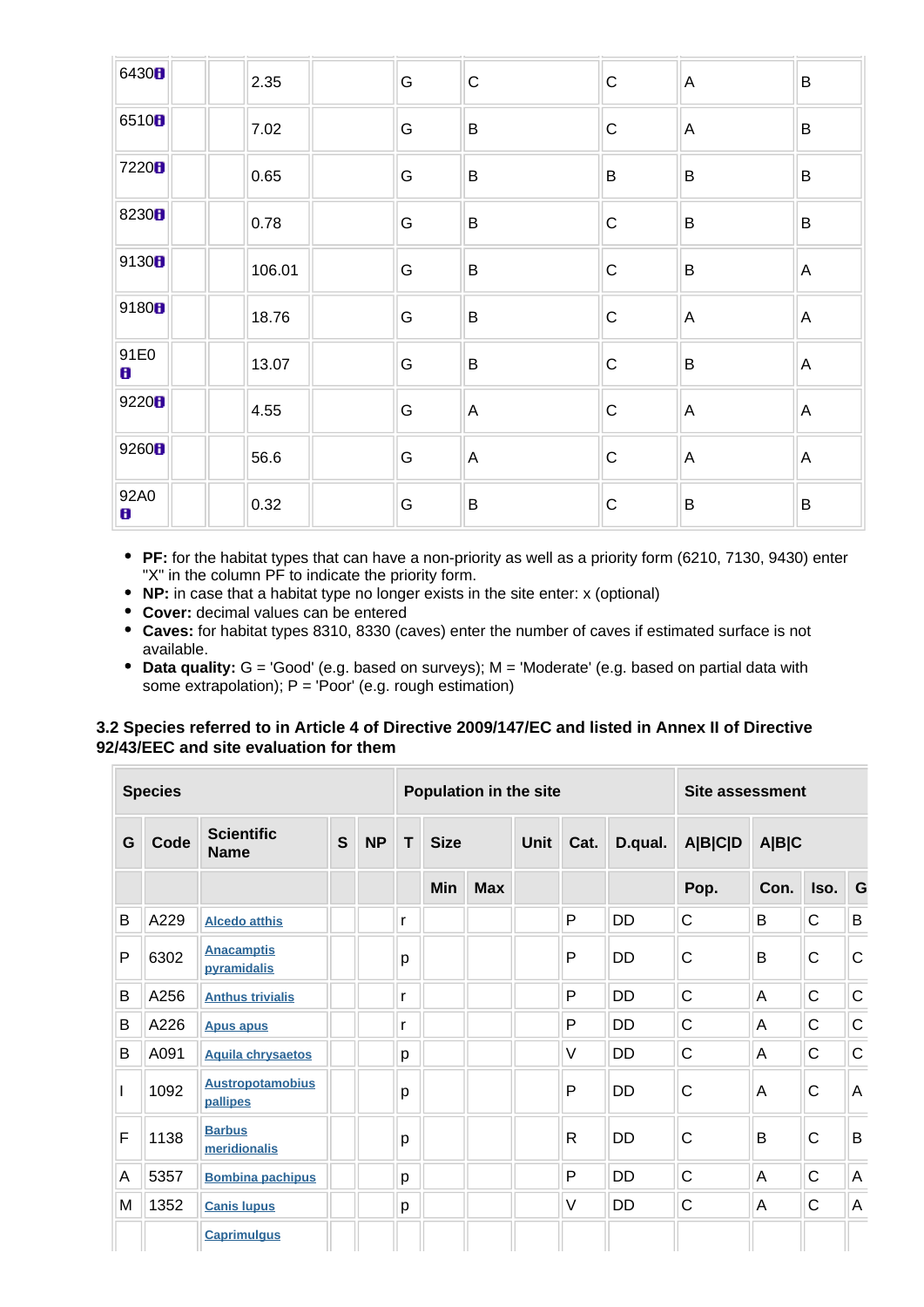| B            | A224 | europaeus                            |  | r            | P         | <b>DD</b> | $\mathsf C$  | A           | C            | C            |
|--------------|------|--------------------------------------|--|--------------|-----------|-----------|--------------|-------------|--------------|--------------|
| F            | 5304 | <b>Cobitis bilineata</b>             |  | p            | R         | DD        | $\mathsf C$  | $\mathsf C$ | $\mathsf{C}$ | $\mathsf C$  |
| B            | A113 | <b>Coturnix coturnix</b>             |  | r            | P         | DD        | $\mathsf{C}$ | A           | $\mathsf{C}$ | $\mathsf C$  |
| B            | A212 | <b>Cuculus canorus</b>               |  |              | P         | <b>DD</b> | $\mathsf{C}$ | A           | $\mathsf{C}$ | $\mathsf C$  |
| B            | A253 | <b>Delichon urbica</b>               |  | r            | P         | <b>DD</b> | $\mathsf{C}$ | A           | $\mathsf{C}$ | $\mathsf C$  |
| B            | A027 | <b>Egretta alba</b>                  |  | $\mathbf{C}$ | P         | DD        | $\mathsf C$  | А           | $\mathsf{C}$ | $\mathsf C$  |
| $\mathbf{I}$ | 6199 | <b>Euplagia</b><br>quadripunctaria   |  | р            | P         | <b>DD</b> | $\mathsf C$  | B           | $\mathsf C$  | $\mathsf C$  |
| P            | 4104 | <b>Himantoglossum</b><br>adriaticum  |  | р            | P         | <b>DD</b> | $\mathsf C$  | B           | $\mathsf C$  | B            |
| B            | A300 | <b>Hippolais</b><br>polyglotta       |  | r            | P         | DD        | $\mathsf C$  | A           | $\mathsf C$  | $\mathbf C$  |
| B            | A251 | <b>Hirundo rustica</b>               |  | r            | P         | <b>DD</b> | $\mathsf{C}$ | A           | $\mathsf C$  | $\mathsf C$  |
| В            | A233 | <b>Jynx torquilla</b>                |  | r            | P         | <b>DD</b> | $\mathsf{C}$ | A           | $\mathsf{C}$ | $\mathsf C$  |
| В            | A338 | <b>Lanius collurio</b>               |  | r            | P         | DD        | $\mathsf C$  | А           | $\mathsf C$  | $\mathsf C$  |
| L            | 1083 | <b>Lucanus cervus</b>                |  | р            | P         | <b>DD</b> | $\mathsf C$  | B           | $\mathsf{C}$ | B            |
| B            | A246 | <b>Lullula arborea</b>               |  | r            | P         | DD        | $\mathbf C$  | A           | $\mathsf C$  | $\mathsf C$  |
| B            | A271 | <b>Luscinia</b><br>megarhynchos      |  | r            | P         | DD        | $\mathsf C$  | Α           | C            | $\mathsf{C}$ |
| B            | A280 | <b>Monticola saxatilis</b>           |  | r            | P         | DD        | $\mathsf{C}$ | A           | $\mathsf{C}$ | B            |
| B            | A319 | <b>Muscicapa striata</b>             |  | r            | P         | <b>DD</b> | $\mathsf{C}$ | A           | $\mathsf{C}$ | $\mathsf C$  |
| M            | 1321 | <b>Myotis emarginatus</b>            |  | p            | P         | DD        | B            | A           | $\mathsf{C}$ | A            |
| B            | A277 | <b>Oenanthe oenanthe</b>             |  | r            | P         | <b>DD</b> | C            | A           | $\mathsf{C}$ | $\mathsf C$  |
| B            | A337 | <b>Oriolus oriolus</b>               |  | r            | P         | <b>DD</b> | $\mathsf{C}$ | A           | $\mathsf C$  | $\mathsf C$  |
| В            | A072 | Pernis apivorus                      |  | r            | P         | DD        | $\mathsf{C}$ | A           | $\mathsf C$  | $\mathsf C$  |
| B            | A274 | <b>Phoenicurus</b><br>phoenicurus    |  | Г            | P         | DD        | $\mathsf{C}$ | A           | $\mathsf C$  | $\mathsf C$  |
| B            | A313 | <b>Phylloscopus</b><br>bonelli       |  | r            | ${\sf P}$ | DD        | $\mathsf C$  | Α           | $\mathsf C$  | $\mathsf C$  |
| F            | 5962 | Protochondrostoma<br>genei           |  | p            | V         | <b>DD</b> | $\mathsf C$  | B           | $\mathsf C$  | B            |
| B            | A250 | <b>Ptyonoprogne</b><br>rupestris     |  | r            | P         | <b>DD</b> | $\mathsf C$  | Α           | $\mathsf C$  | $\mathsf C$  |
| А            | 5367 | <b>Salamandrina</b><br>perspicillata |  | p            | P         | <b>DD</b> | $\mathsf C$  | Α           | В            | A            |
| B            | A210 | <b>Streptopelia turtur</b>           |  | r            | P         | <b>DD</b> | $\mathsf C$  | A           | $\mathsf C$  | $\mathsf C$  |
| B            | A304 | <b>Sylvia cantillans</b>             |  | r            | P         | DD        | $\mathsf C$  | A           | $\mathsf C$  | $\mathsf C$  |
| B            | A309 | <b>Sylvia communis</b>               |  | r            | P         | DD        | $\mathsf C$  | Α           | C            | $\mathsf C$  |
| F            | 5331 | <b>Telestes muticellus</b>           |  | p            | $\vee$    | DD        | $\mathsf C$  | B           | $\mathsf{C}$ | B            |
| Α            | 1167 | <b>Triturus carnifex</b>             |  | р            | P         | DD        | $\mathsf C$  | B           | $\mathsf C$  | B            |
| B            | A232 | <b>Upupa epops</b>                   |  | r            | P         | DD        | $\mathsf C$  | Α           | $\mathsf{C}$ | $\mathsf C$  |
| L            | 1014 | <b>Vertigo angustior</b>             |  | p            | P         | DD        | $\sf B$      | A           | Α            | B            |

**Group:** A = Amphibians, B = Birds, F = Fish, I = Invertebrates, M = Mammals, P = Plants, R = Reptiles

**S:** in case that the data on species are sensitive and therefore have to be blocked for any public access enter: yes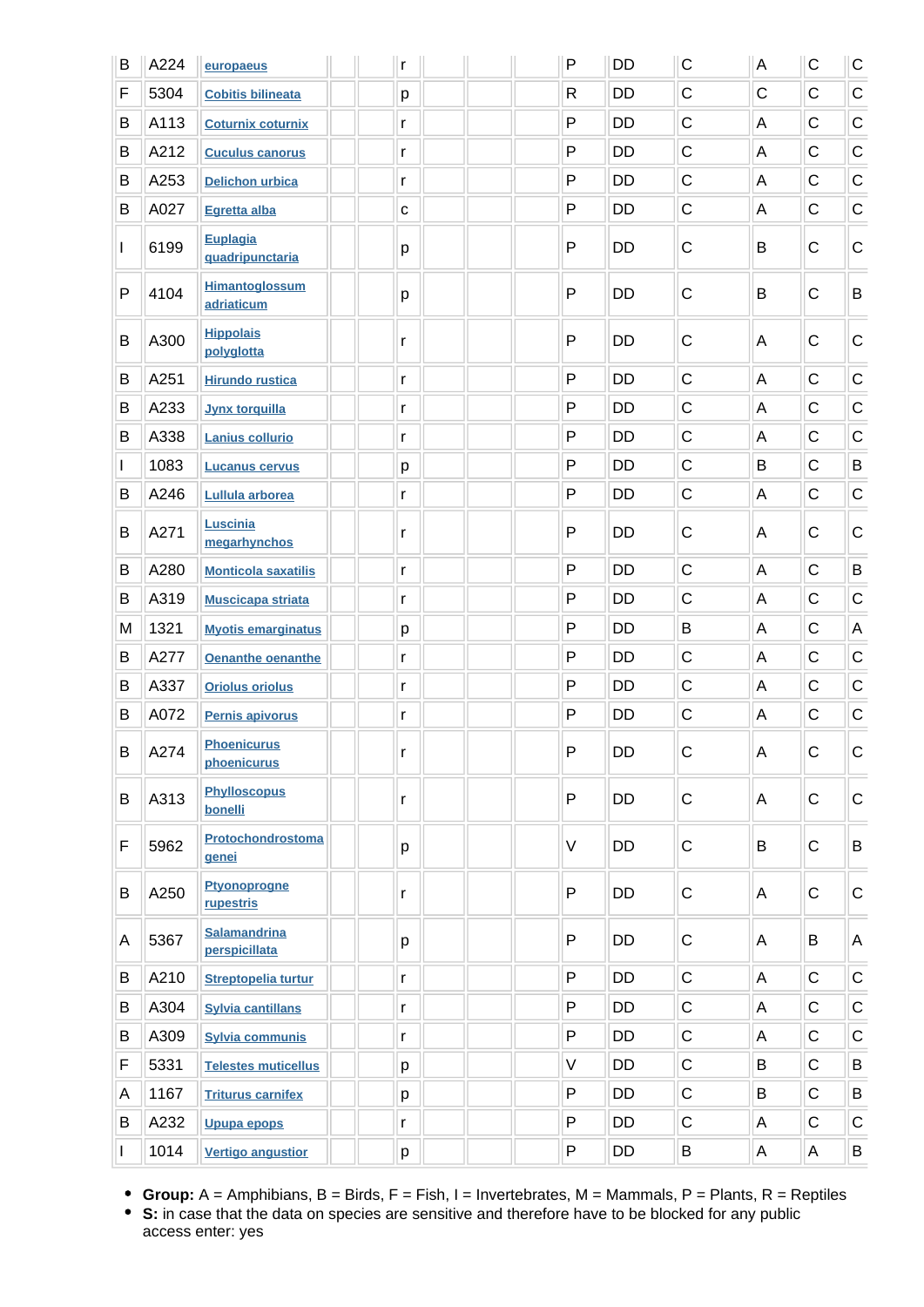- **NP:** in case that a species is no longer present in the site enter: x (optional)
- **Type:**  $p =$  permanent,  $r =$  reproducing,  $c =$  concentration,  $w =$  wintering (for plant and non-migratory species use permanent)
- Unit: i = individuals, p = pairs or other units according to the Standard list of population units and codes in accordance with Article 12 and 17 reporting (see **[reference portal](http://bd.eionet.europa.eu/activities/Natura_2000/reference_portal)**)
- **Abundance categories (Cat.):** C = common, R = rare, V = very rare, P = present to fill if data are deficient (DD) or in addition to population size information
- **Data quality:** G = 'Good' (e.g. based on surveys); M = 'Moderate' (e.g. based on partial data with some extrapolation); P = 'Poor' (e.g. rough estimation); VP = 'Very poor' (use this category only, if not even a rough estimation of the population size can be made, in this case the fields for population size can remain empty, but the field "Abundance categories" has to be filled in)

#### **3.3 Other important species of flora and fauna (optional)**

| <b>Species</b> |             |                                                    |              | Population in the site |             |             |  |                | <b>Motivation</b> |                                |              |                            |             |              |
|----------------|-------------|----------------------------------------------------|--------------|------------------------|-------------|-------------|--|----------------|-------------------|--------------------------------|--------------|----------------------------|-------------|--------------|
| Group          | <b>CODE</b> | <b>Scientific</b><br><b>Name</b>                   | $\mathbf{s}$ | <b>NP</b>              | <b>Size</b> | <b>Unit</b> |  | Cat.           |                   | <b>Species</b><br><b>Annex</b> |              | <b>Other</b><br>categories |             |              |
|                |             |                                                    |              |                        | Min         | <b>Max</b>  |  | <b>C R V P</b> | IV                | $\mathbf v$                    | $\mathbf{A}$ | $\, {\bf B}$               | $\mathbf C$ | $\mathsf D$  |
| P              |             | <b>Asplenium</b><br>scolopendrium<br>scolopendrium |              |                        |             |             |  | $\mathsf{P}$   |                   |                                |              |                            |             | Χ            |
| R              | 1281        | Elaphe<br>longissima                               |              |                        |             |             |  | $\mathsf{P}$   | X                 |                                |              |                            |             |              |
| M              | 1363        | <b>Felis silvestris</b>                            |              |                        |             |             |  | $\sf P$        | X                 |                                |              |                            |             |              |
| P              | 1866        | <b>Galanthus</b><br>nivalis                        |              |                        |             |             |  | $\mathsf{P}$   |                   | X                              |              |                            |             |              |
| $\mathsf A$    | 5358        | <b>Hyla intermedia</b>                             |              |                        |             |             |  | P              | X                 |                                |              |                            |             |              |
| M              | 1344        | <b>Hystrix cristata</b>                            |              |                        |             |             |  | P              | X                 |                                |              |                            |             |              |
| P              |             | Leucojum<br>vernum                                 |              |                        |             |             |  | $\mathsf{P}$   |                   |                                |              |                            |             | X            |
| M              | 1358        | <b>Mustela</b><br>putorius                         |              |                        |             |             |  | $\mathsf{P}$   |                   | $\boldsymbol{\mathsf{X}}$      |              |                            |             |              |
| I              |             | <b>Nebria</b><br>fulviventris                      |              |                        |             |             |  | $\mathsf{P}$   |                   |                                | X            |                            |             |              |
| P              |             | <b>Neottia</b><br>nidus-avis                       |              |                        |             |             |  | $\mathsf{P}$   |                   |                                |              |                            | X           |              |
| P              |             | <b>Orchis mascula</b><br>mascula                   |              |                        |             |             |  | P              |                   |                                |              |                            | X           |              |
| $\sf P$        |             | <b>Orchis militaris</b>                            |              |                        |             |             |  | $\mathsf{P}$   |                   |                                |              |                            |             | $\mathsf{X}$ |
| P              |             | <b>Orchis ustulata</b>                             |              |                        |             |             |  | P              |                   |                                |              |                            | $\sf X$     |              |
| F              | 5777        | <b>Padogobius</b><br>martensii                     |              |                        |             |             |  | $\mathsf V$    |                   |                                | X            |                            |             |              |
| L              |             | <b>Percus</b><br>passerinii                        |              |                        |             |             |  | $\mathsf P$    |                   |                                |              | $\mathsf{X}$               |             |              |
| $\mathsf{A}$   | 1206        | Rana italica                                       |              |                        |             |             |  | $\sf P$        | $\mathsf X$       |                                |              |                            |             |              |
| $\sf P$        |             | <b>Scilla bifolia</b>                              |              |                        |             |             |  | $\sf P$        |                   |                                |              |                            |             | X            |
| Α              | 1185        | <b>Speleomantes</b><br><b>italicus</b>             |              |                        |             |             |  | $\mathsf{P}$   |                   |                                | X            |                            |             |              |
| A              | 2353        | <b>Triturus</b><br>alpestris                       |              |                        |             |             |  | P              |                   |                                | X            |                            |             |              |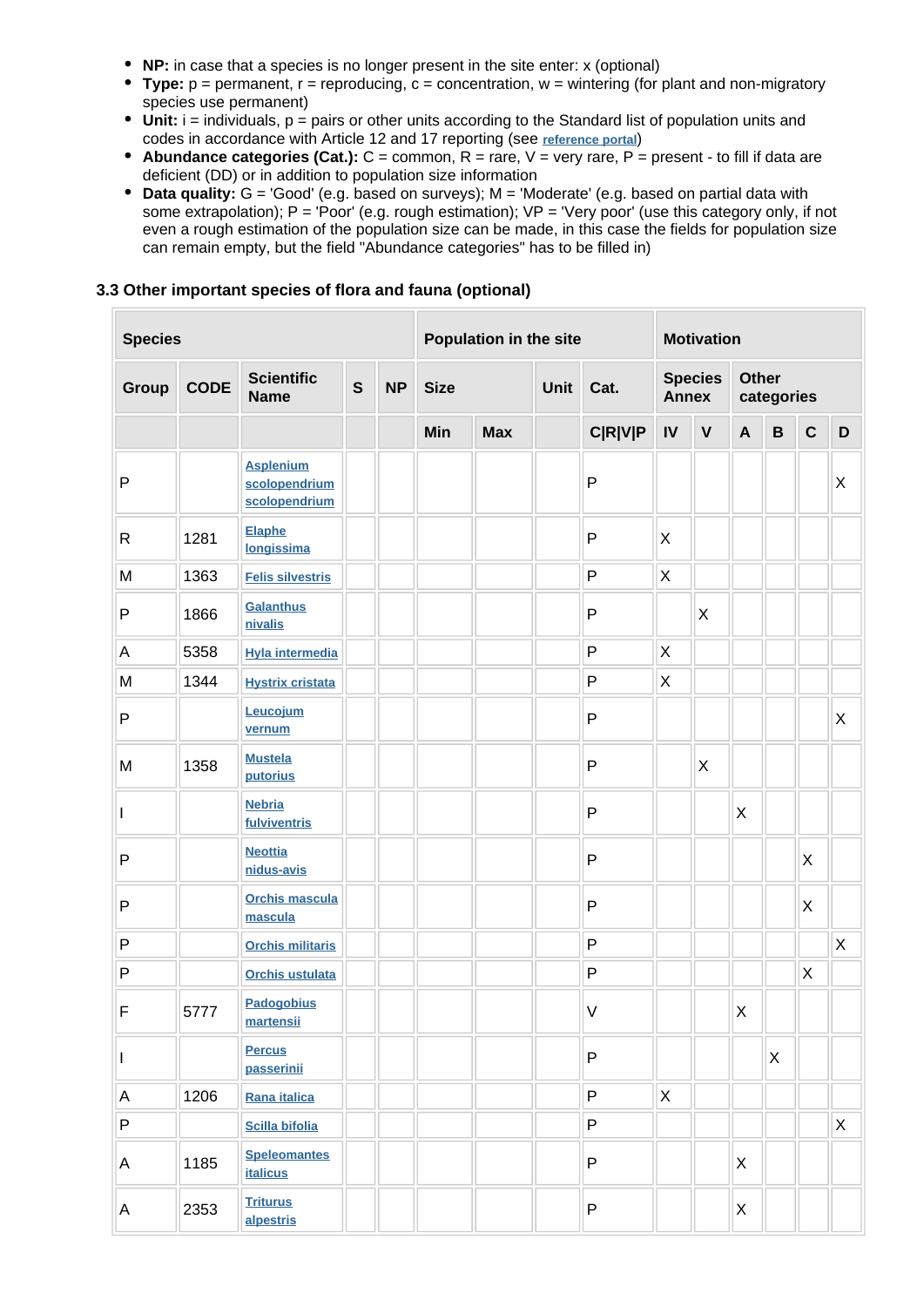- **Group:** A = Amphibians, B = Birds, F = Fish, Fu = Fungi, I = Invertebrates, L = Lichens, M = Mammals,  $P =$  Plants,  $R =$  Reptiles
- **CODE:** for Birds, Annex IV and V species the code as provided in the reference portal should be used in addition to the scientific name
- **S:** in case that the data on species are sensitive and therefore have to be blocked for any public access enter: yes
- **NP:** in case that a species is no longer present in the site enter: x (optional)
- **Unit:** i = individuals, p = pairs or other units according to the standard list of population units and codes in accordance with Article 12 and 17 reporting, (see **[reference portal](http://bd.eionet.europa.eu/activities/Natura_2000/reference_portal)**)
- **Cat.:** Abundance categories:  $C =$  common,  $R =$  rare,  $V =$  very rare,  $P =$  present
- **Motivation categories: IV, V:** Annex Species (Habitats Directive), **A:** National Red List data; **B:** Endemics; **C:** International Conventions; **D:** other reasons

## <span id="page-5-0"></span>**4. SITE DESCRIPTION**

#### **4.1 General site character**

| <b>Habitat class</b>       | % Cover |
|----------------------------|---------|
| N06                        | 1.0     |
| N <sub>19</sub>            | 2.0     |
| <b>N08</b>                 | 5.0     |
| N23                        | 1.0     |
| <b>N22</b>                 | 1.0     |
| N <sub>10</sub>            | 8.0     |
| N <sub>09</sub>            | 4.0     |
| <b>N14</b>                 | 8.0     |
| N <sub>16</sub>            | 70.0    |
| <b>Total Habitat Cover</b> | 100     |

#### **Other Site Characteristics**

Area dell'Appennino romagnolo su substrato marnoso arenaceo, caratterizzata da faggete e boschi misti mesofili. Tratto superiore del torrente Acquacheta con numerose cascate.

#### **4.2 Quality and importance**

Sito frequentato stabilmente da Canis lupus.Importante per Salamandrina terdigitata e Bombina variegata, data la buona qualità dell'habitat.Sito di Vertigo angustior.

## <span id="page-5-1"></span>**5. SITE PROTECTION STATUS (optional)**

# **5.1 Designation types at national and regional level: Code Cover [%] Code Cover [%] Code Cover [%]** IT13 6.0 IT01 94.0 **5.2 Relation of the described site with other sites:** designated at national or regional level: **Type code Site name Type Cover [%]**

| <b>I</b> Abe cone | <b>UILE HAHIE</b>                   | I Y NG | 00001101 |
|-------------------|-------------------------------------|--------|----------|
| $\vert$ IT01      | Parco Nazionale Foreste Casentinesi |        | 94.0     |

**[Back to top](#page-0-0)**

**[Back to top](#page-0-0)**